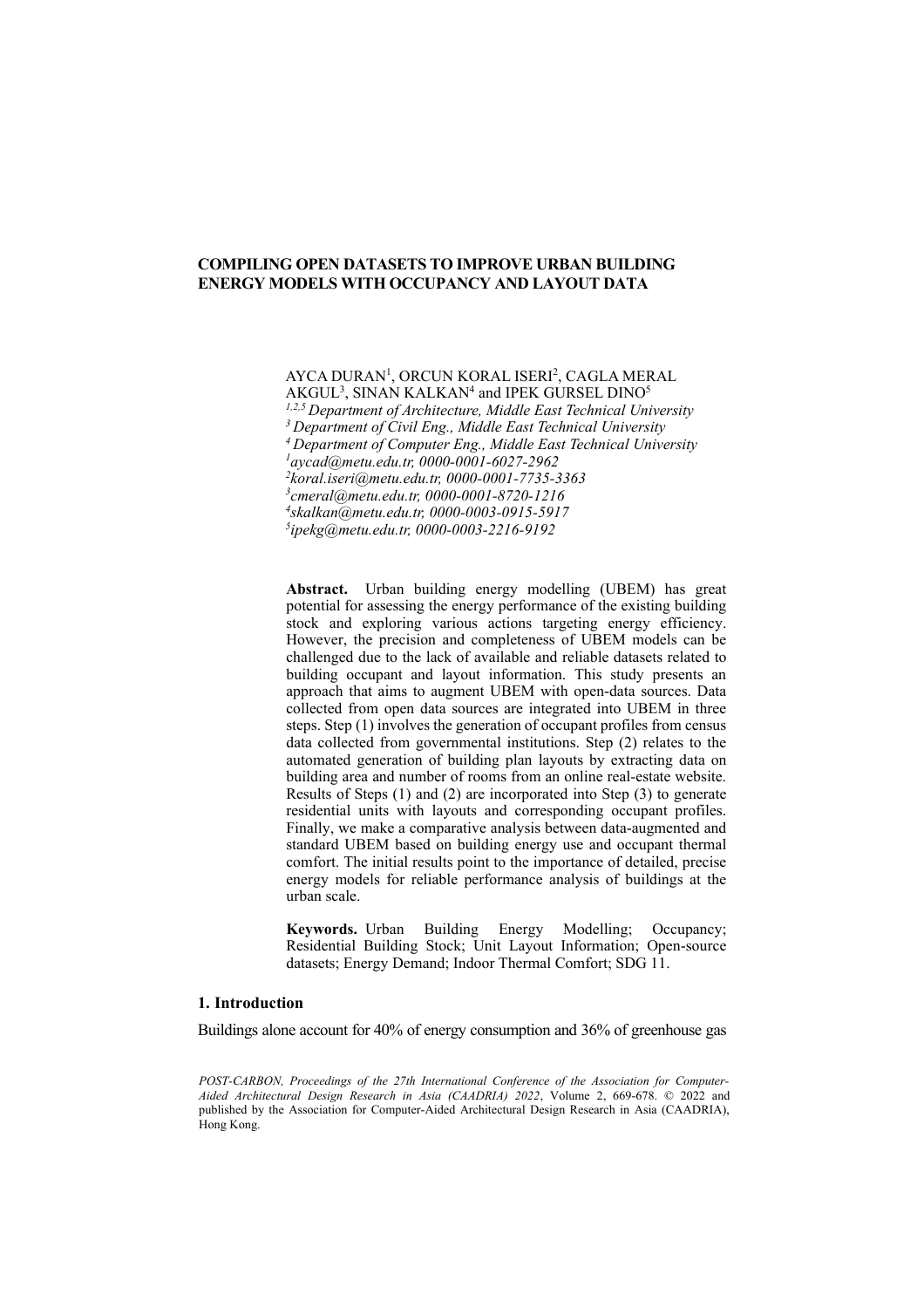emissions (European Commission, 2020). The global population might reach 11 billion by 2050, with the majority of the additional population residing in cities, bringing the total urban population to 6.5 billion (United Nations, 2019). Cities must be able to assess their energy use and investigate methods for reducing energy consumption and environmental effect to contribute to achieving one of the Sustainable Development Goals (SDGs) of the United Nations, SDG11, focusing on "Sustainable cities and communities" (United Nations, 2015). In order to estimate, compare, rank, and contrast the energy used in cities by building stock, Urban Building Energy Modelling (UBEM) has gained an increasing research interest in past decades. Varying between scales of a city block to an entire city, UBEM has been extensively used to guide energy-efficient design, ensure code compliance, obtain performance rating credits, evaluate retrofit options, and optimise building operations (Hong et al., 2020).

UBEM requires several parameters for building characteristics as inputs, such as building geometry, location, climate, use type, energy systems and occupancy data. Modelling occupancy, which is a complex problem even for a single building since occupants interact with buildings in many different ways and cause uncertainty in building energy use estimations, has been a challenge for UBEM. Studies have shown that up to 30% of the variation in building energy performance can be attributed to occupants (Tian et al., 2018). Therefore, modelling occupancy has been one of the critical factors for UBEM to estimate building performance indicators accurately.

Accurate estimations in urban scale modelling are significantly affected by the availability and adaptability of large datasets to UBEM. The availability and cost of the occupancy data, along with privacy concerns, obstructed the process to obtain data for energy models (Putra et al., 2021). In most UBEM attempts, building occupancy information is rather simplified due to the lack of necessary data in district or urban scales (Mosteiro-Romero et al., 2020). When data directly linked to occupancy presence or activity is unavailable, synthetic population generation based on various data resources become one of the key solutions.

Researchers adopted several methods to model occupancy from outside resources, such as surveys, data-mining techniques, and sensors to generate synthetic occupancy data in recent decades. For instance, a recent study examined occupant presence and characteristics based on 12 years of survey data representing occupant presence in buildings and household characteristics to generate annual occupancy schedules (Mitra et al., 2020). Generated occupancy schedules relied on age, day of the week, number of household members and the age distribution of occupants in households. Researchers have found a 41% difference between commonly accepted default occupancy schedules and the schedules they generated for residential buildings, although both schedules share similar patterns. Similarly, another study relied on a time use survey and census data to assess occupancy and behavioural information (Jeong et al., 2021). Researchers obtained information for household composition and occupant activities during different periods of the year. Although similar studies have demonstrated that the generation of synthetic occupancy data is not new, implemention of the approach in the UBEM framework is yet to be explored (Happle et al., 2018).

Estimating the occupant density within a thermal zone is critical. However, estimating the exact occupant presence for a large number of thermal zones is hard to specify when data is not available. Collecting data for each residential unit of a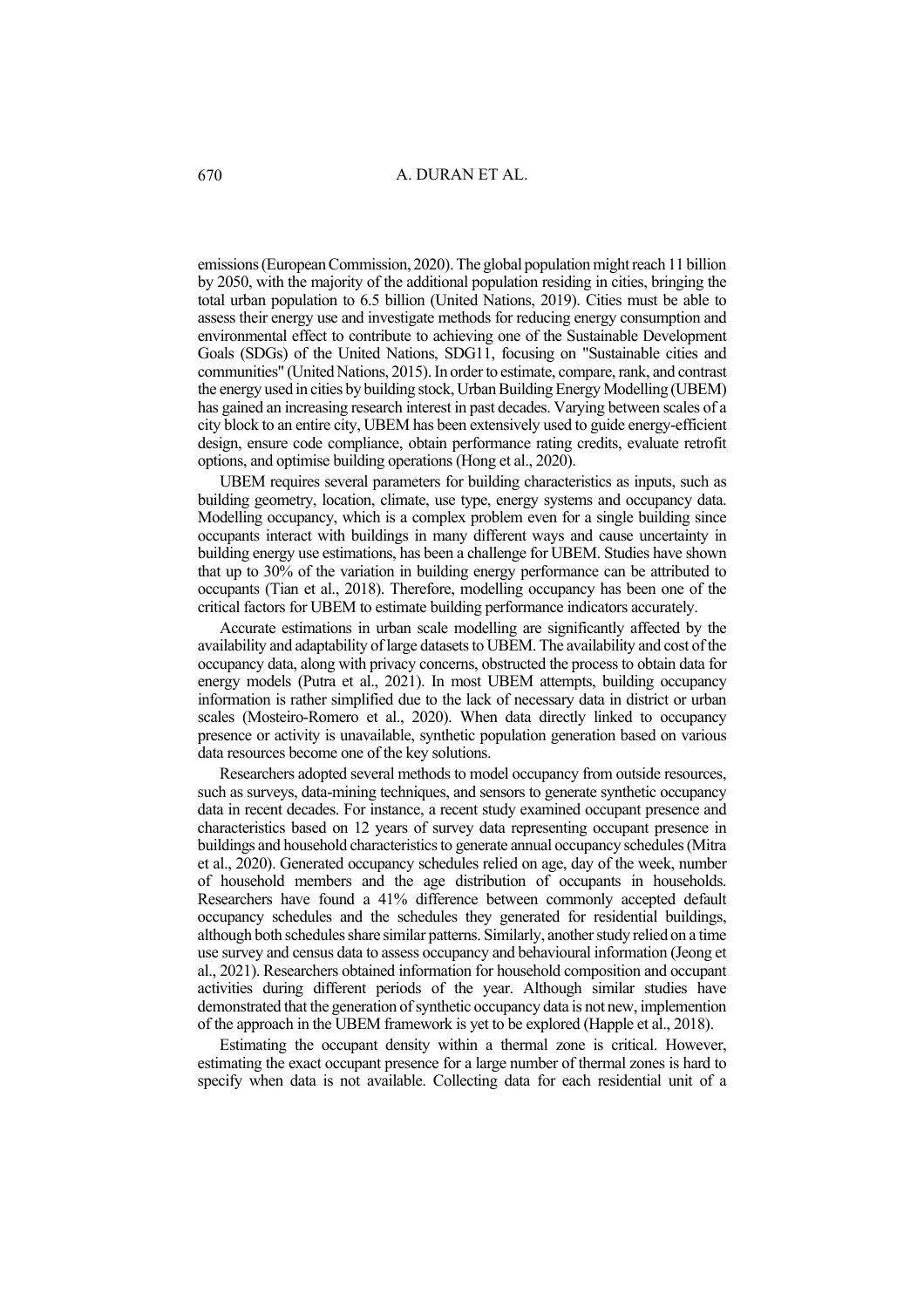neighbourhood is not practical and, in most cases, data is not available due to privacy concerns. Generally, standardised measures for occupancy, a fixed value for people per floor area, is supplied to energy models which do not represent the actual occupant presence and systematically lower heating energy loads (Tahmasebi & Mahdavi, 2017). In this respect, previous studies relied on the relationship between tenant units and the number of occupants (Sun & Erath, 2015). Unit layout information has the potential to reflect the probable household size. For residential buildings, the number of bedrooms can imply the number of people that could occupy the unit. Although exact modelling of interior unit division is not possible, occupant presence in units can be inferred from the number of rooms and floor areas available in real-estate service databases. Therefore, this study contributes to previous methods for synthetic occupancy generation based on census data by integrating the data obtained from realestate advertisements to associate generated occupant profiles with building units.

This study aims to support UBEM with occupancy and layout data by compiling publicly available datasets. The proposed occupancy modelling approach contributes to the knowledge in synthetic occupancy generation for UBEM when data directly linked to occupancy is not present. The proposed approach is applied to UBEM of a neighbourhood in Ankara, Turkey, with 599 residential buildings. To contrast the results of the proposed occupancy generation approach with the default midrise apartment occupancy, two sets of simulations are compared based on performance indicators of heating energy demand (QH) and indoor overheating degrees (IOD).

#### **2. Methodology**

This paper presents a methodology for occupancy generation and residential unit division planning to increase the resolution of the UBEM framework based on realworld data sets. Generated occupant profiles were associated with residential unit layouts in terms of total area and room number (e.g., 1+1, 2+1). The building stock performance of the generated occupancy and default occupancy schedules were compared [\(Figure 1\)](#page-2-0).



*Figure 1. The proposed methodology.*

<span id="page-2-0"></span>2.1. CASE STUDY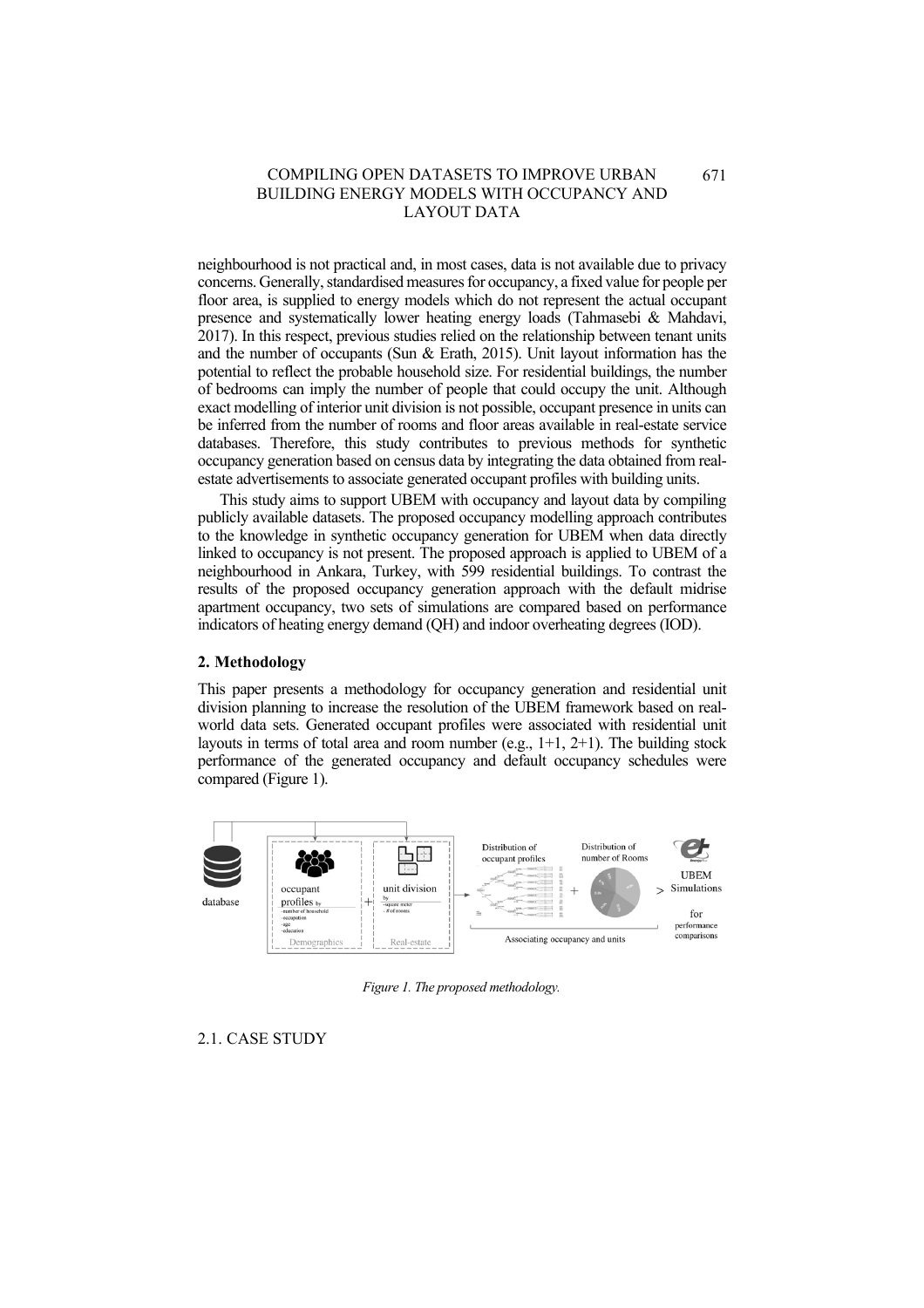## A. DURAN ET AL.

The proposed methodology is applied to the Bahcelievler neighbourhood, Turkey [\(Figure 2\)](#page-3-0). The analysis region is home to a dense mass of buildings since it is located in Turkey's second largest city, Ankara. Three to four-story buildings occupy 574,353 square meters (sqm) floor areas in the city. The residential buildings represent 93% of the building stock (599 residential buildings out of 642). The building typology of the region consists of primarily residential buildings with retail and office units on the ground floors (approximately 10% of the total units per building). Ankara is in ASHRAE 4B climate region; thus, heating energy demand is dominated, and cooling demand was not calculated in the scope of this study.



*Figure 2. Bahcelievler neighbourhood.*

#### <span id="page-3-0"></span>2.2. OCCUPANT PROFILE GENERATION

Detailed household information for residential building stock is not available for the studied region. Therefore, the proposed occupancy modelling was produced based on the analysis of publicly available census data obtained from the Turkish Statistical Institute (TUIK). The proposed occupancy modelling consists of two phases: the formation of occupant profiles and the modelling of the household combination according to the conditional probability methodology. Several assumptions were made during the various steps of this exploratory modelling study. In the first step, occupant profiles were formed according to the age ranges of the occupants (TUIK, 2021b), and divided into three subgroups: 0to24, 25to64, and 65+. As a next step, age groups were separated into three classes: work, school, and home [\(Table 1\)](#page-4-0) according to their education, employment status and the information of whether residents were present at home or not (TUIK, 2021c). Occupant profiles were created by modelling their presence at home at different rates within 24 hours on weekdays. For instance (Table 1), children aged 0-5 who are at home, children aged 6-24 who goes to school and children between the ages of 15-24 who do not study or work were gathered under the same group of kids aged 0to24. Independent of the profiles, all occupants are assumed to be at home on weekends.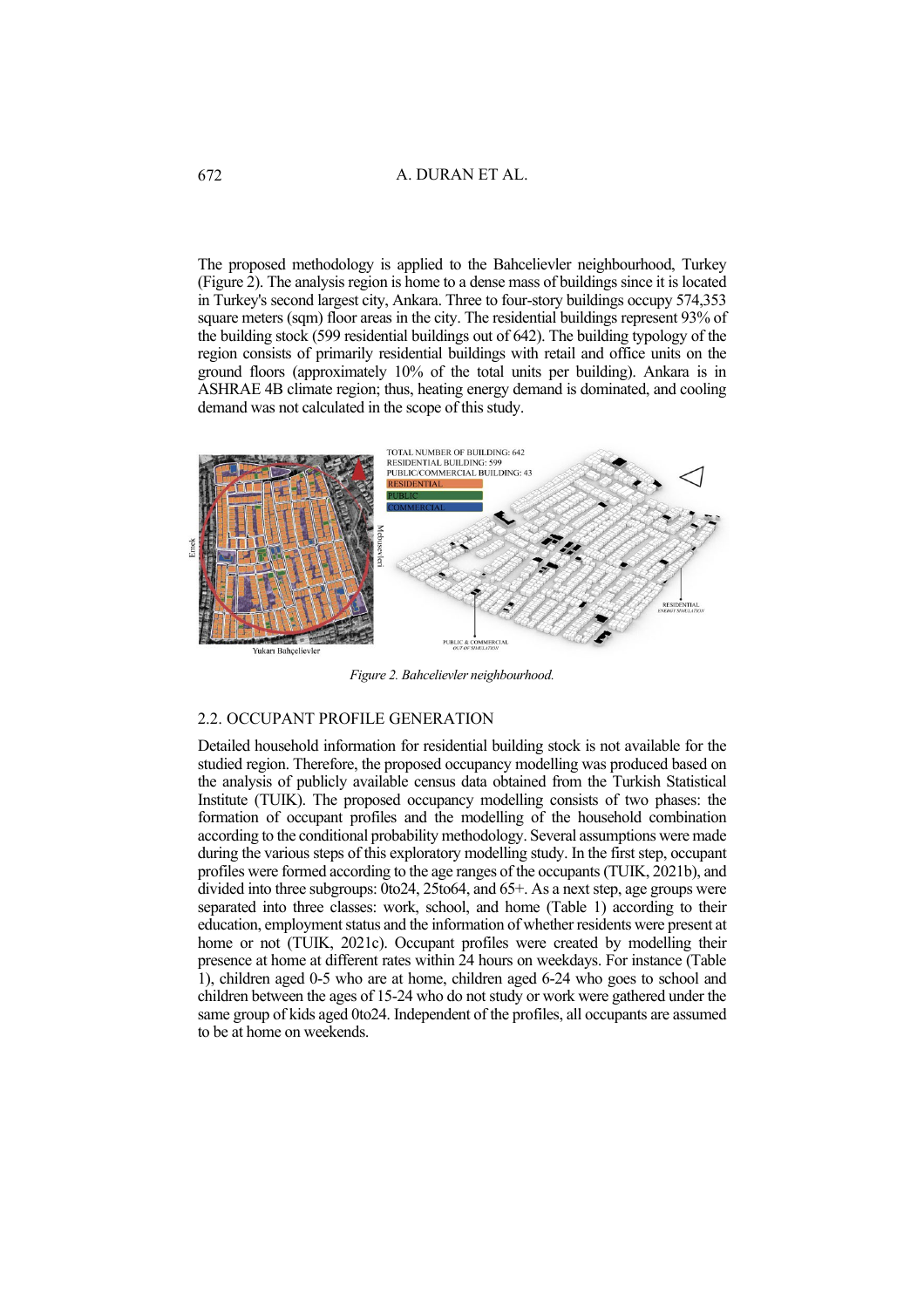| Occupant profile | Kids, 0to24                                | Adult, 25to64                             | Senior, $65+$                 |
|------------------|--------------------------------------------|-------------------------------------------|-------------------------------|
|                  | (38.23% of the population)                 | $(52.26\%$ in all population)             | $(9.51\%$ in all population)  |
| <b>Subgroups</b> | Home (e.g., infant)                        | Work                                      | Home ( <i>i.e.</i> , retired) |
|                  | School (e.g., elementary,<br>kindergarten) | unemployed,<br>Home<br>(e.g.,<br>retired) |                               |
|                  | Work                                       |                                           |                               |
| Weekdays         | Home: 8.96%                                | Home: 39.6%                               | Home (in): $100\%$            |
|                  | School: 51.94%                             | $60.4\%$<br>Work:<br>$(65+$               |                               |
|                  | Work: 39.1%                                | employment status excluded)               |                               |
| Weekend          | Home: 100%                                 |                                           |                               |

<span id="page-4-0"></span>

Table 1. Occupant profiles and subgroups for weekdays and weekends.

In the second step, occupant profiles were divided into seven groups according to the size of the household, e.g., one-person household, two-person household (TUIK, 2021a). Densities of different household combinations were defined based on conditional probability in terms of the number of households and the characteristics of the members of the family. Three different family types were defined: family with children, family with children and elderly, and no family. Children, adults, and elderly groups were assigned to these groups according to their proportion in the total population. These characteristics were determined according to census data obtained from the TUIK, e.g., two-person family with kids, four-person family kids and elderly [\(Figure 3\)](#page-4-1).



*Figure 3. Occupant profile generation*

<span id="page-4-1"></span>For instance, the proportion of a family with five children in the total population was 7.6%. This ratio is supported by the conditional distribution of child, elderly and adult groups. Specifically, a combination of 3 adults, one child, and one elderly person is 2.327%, according to census data. The ratio found was also multiplied by the total

673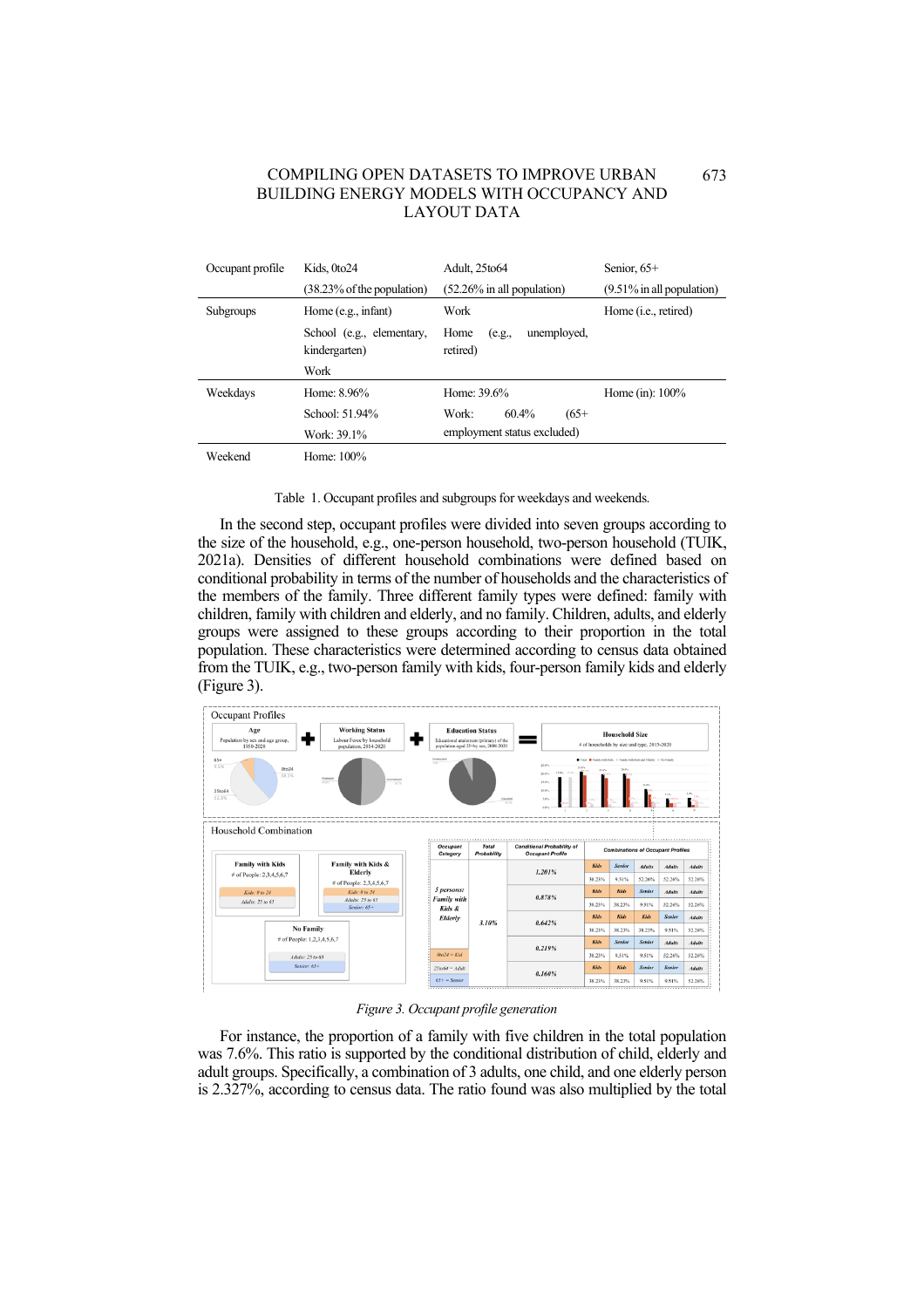housing unit of the neighbourhood to determine how many times this household occupant combination is repeated in the model. On the other hand, it is noticed that while some combinations are theoretically possible, they are probabilistic unlikely. For example, the proportion of households consisting of five members of non-family in the total population is 0.10%. The probability of a five-person household combination consisting of five elderlies in this combination set is minimal so that it can be ignored.



*Figure 4. Frequencies of unity types based on number of rooms.*

## <span id="page-5-0"></span>2.3. UNIT LAYOUT GENERATION

The level of detail of the building energy modelling process affects the accuracy of the results (Biljecki et al., 2014). Initially, a total number of units in the buildings was obtained through the address inquiry system (Nüfus ve Vatandaşlık İşleri Genel Müdürlüğü, n.d.). However, the total number of units for each building obtained from the address inquiry system does not relate to household information. Therefore, the number of occupants and their likelihood of being present at home for each unit is unknown. At this stage, real-estate advertisements belonging to the studied district is interpreted. Initially, floor area and the number of rooms belonging to building units in Bahcelievler were obtained from two of the most accessed online real-estate web services in Turkey, namely, *Hepsi Emlak* (*Hepsiemlak*, 2006) *and Sahibinden*  (*Sahibinden*, 2000)*.* Advertisements available on October 8, 2021, for the Bahcelievler neighbourhood were recorded for each resource. After data preprocessing of two datasets and removal of outliers, a total number of 671 data points, 382 from *Hepsi Emlak* and 289 from *Sahibinden,* are analysed individually due to the possibility of the same advertisement taking place in both resources.

According to both the data sets, slightly less than half of the buildings in Bahcelievler have three rooms and a living room  $(3+1)$  with 46% and 49% in the examined resources [\(Figure 4\)](#page-5-0). 2+1 and 4+1 houses occupy around 22% of the datasets, following the most common 3+1 houses. The relationship between the number of rooms and the unit floor areas [\(Figure 5\)](#page-6-0) is also investigated to identify the number of rooms in the units in the digital model. The floor area of modelled units' is used to find the number of rooms. The probability of a unit with a specific floor area having a particular number of rooms is calculated based on the floor area and reflected in the number of rooms in units.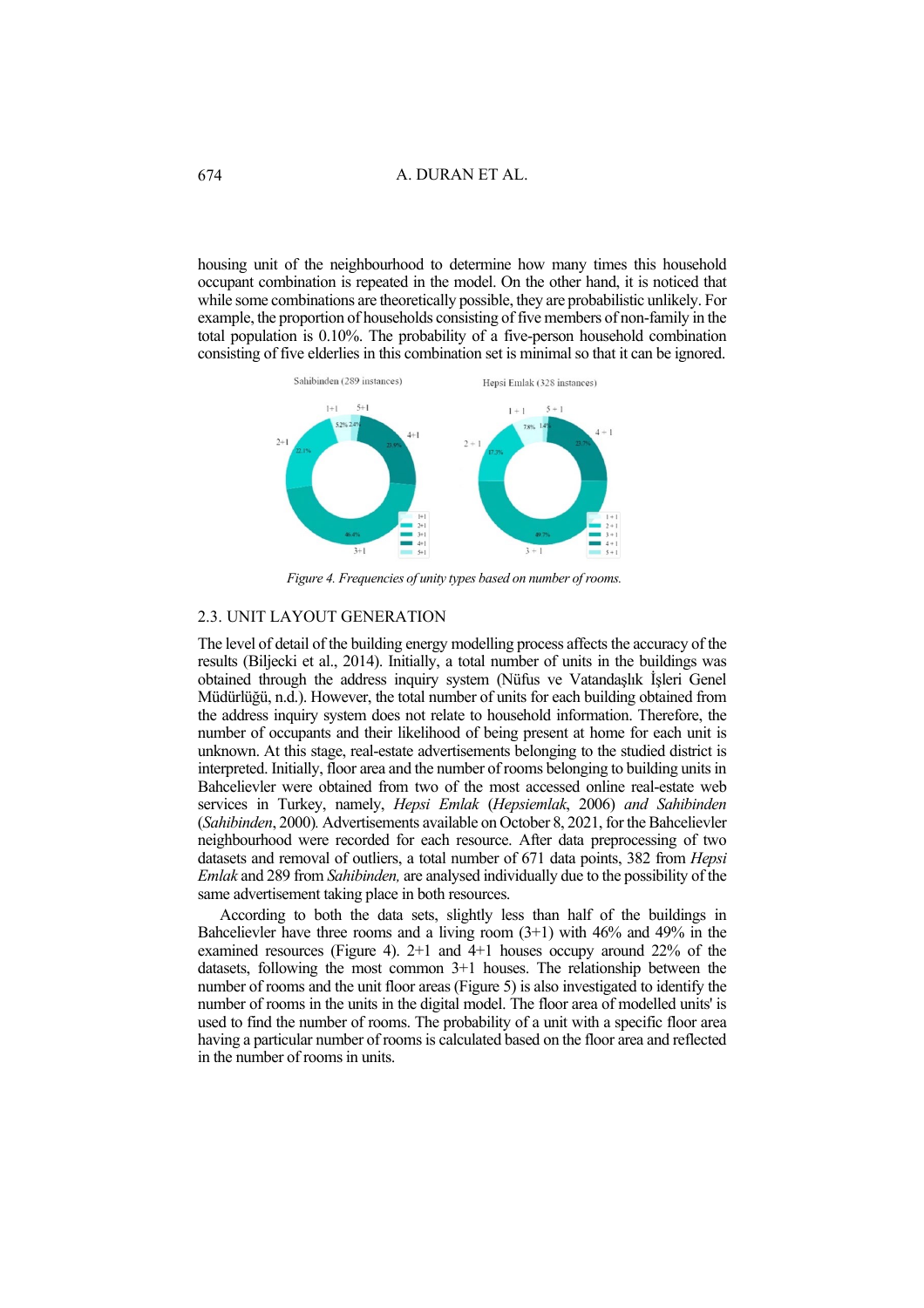

<span id="page-6-0"></span>*Figure 5. The relationship between number of rooms and unit floor areas.*

## 2.4. ASSOCIATING OCCUPANCY AND UNIT LAYOUT INFORMATION

Detailed occupancy modelling for residential units is critical since internal space conditioning and electrical equipment power usage is affected by occupants. First, residential units were grouped according to floor areas and the number of rooms obtained from open-source real-estate advertisements. The number of rooms can vary according to architectural layout design; even the floor areas are the same. For instance, units between 100 and 110 sqm can contain  $2+1$ ,  $3+1$ ,  $4+1$ . During the calculations, overlaps in the floor area and the number of rooms was also considered. Secondly, generated occupancy is mapped into the units based on the number of rooms based on the assumption that the number of people is strongly correlated with the number of bedrooms of a residential unit. With this assumption, unlikely assignments, such as, a family of 7 people living in 1+1 units, were eliminated.

### 2.5. UBEM PROPERTIES AND SIMULATION PROCESS

Each residential building in the case study was modelled in detail down to the size of a unit [\(Figure 6\)](#page-7-0). For the non-residential buildings, neither floor nor unit partitioning was made, and these buildings were only included as context buildings in the building energy simulations. The original drawings of the layout of buildings were converted to simple four-corner rectangles to reduce the computational cost of the simulations. 10% of the total area of a parcel was given to the vertical circulation area. Each building and its neighbours in close proximity is parametrically modelled and simulated. Since the large number of inputs and outputs of UBEM increase computation time and modelling difficulty, each building was simulated with the residential and office units it contains together with the buildings nearby, impacting insolation as context geometries.

Building energy simulations are conducted using the EnergyPlus (Crawley et al., 2000) engine through the Ladybug Tools (Sadeghipour Roudsari & Pak, 2013). Materials were selected following TS-825-2013 (i.e., heat insulation rules in buildings) (T.C. Çevre Bakanlığı, 2013) and ASHRAE (ASHRAE, 2013) standards. A representative climate data for the typical meteorological year was used for simulations. Energy model parameters other than selected occupancy-dependent parameters, such as u-values, infiltration rate, window to wall ratio so on, are kept constant for simulations with the default and generated occupant profiles.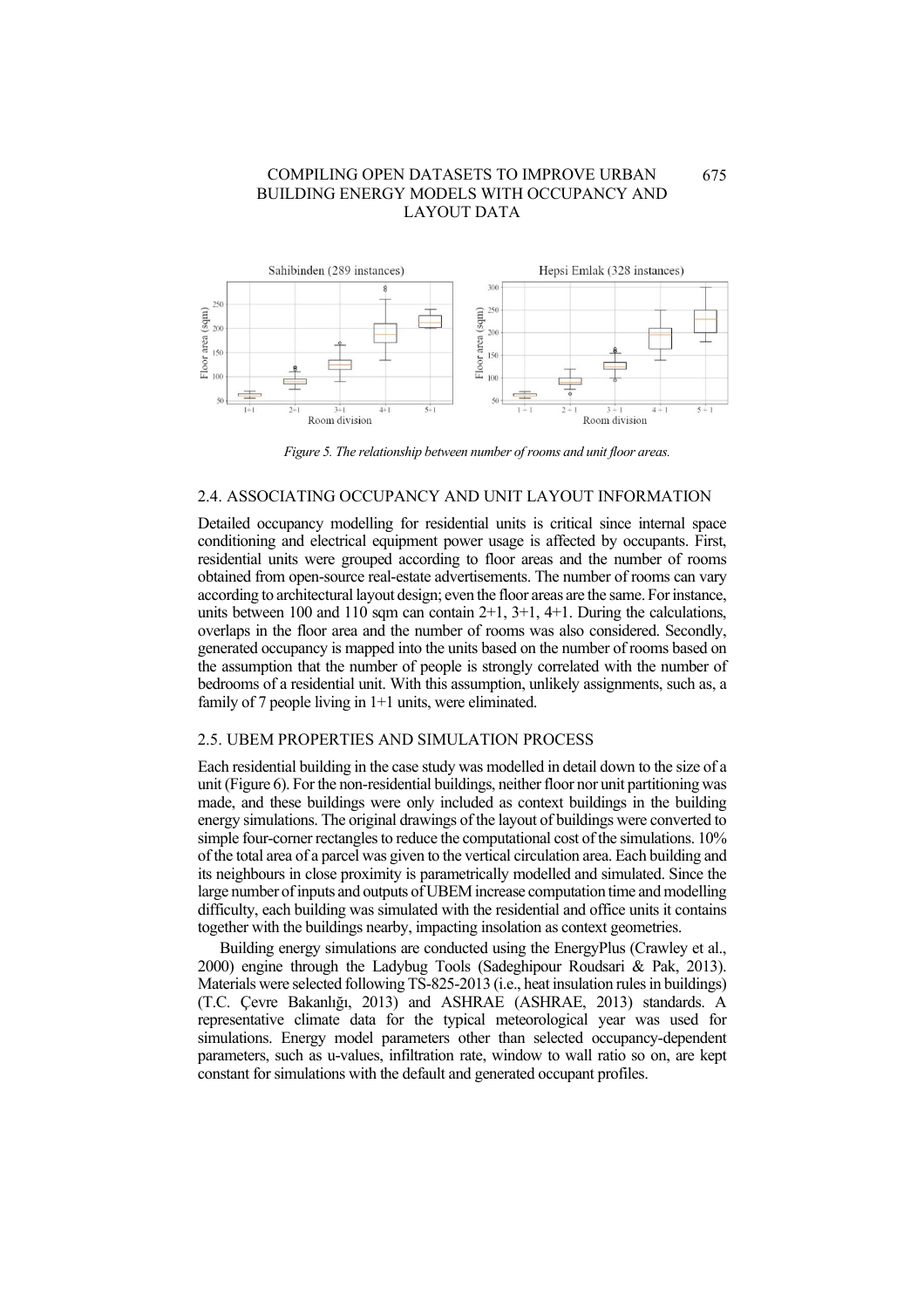Two sets of simulations are conducted. The total number of floors of the buildings and the number of units per floor were determined with the data collected from the address inquiry system and real-estate agencies. Only the occupancy schedules, the number of people per sqm and the equipment density are determined as occupant profile dependent variables (Heydarian et al., 2020). The equipment use has been determined based on the age ranges of the occupants (Table 1). 65+ is assumed to have an equipment density of 2W/sqm, while the other profiles have 3W/sqm.



*Figure 6. Properties of building energy model*

<span id="page-7-0"></span>Simulations with the default and generated occupancy schedules are compared based on QH (kWh/sqm) and IOD (°C). IOD estimation reflects the impact of design parameters in summers when the cooling system is not actively used. The calculation of IOD is the annual summation of the indoor operative temperature above 28°C for the whole residential units (CIBSE, 2006).

## **3. Results**

599 residential buildings of the studied neighbourhood were simulated to observe the difference between generated and default occupancy profiles. While the QH is significantly greater, with the mean difference of 17.77 kWh/sqm, in simulations with generated occupant profiles, IOD values are similar in both cases.



<span id="page-7-1"></span>*Figure 7. Default vs. generated occupancy schedule for energy demand (kWh/sqm)*

Simulation outputs for QH imply that generated occupancy profiles increase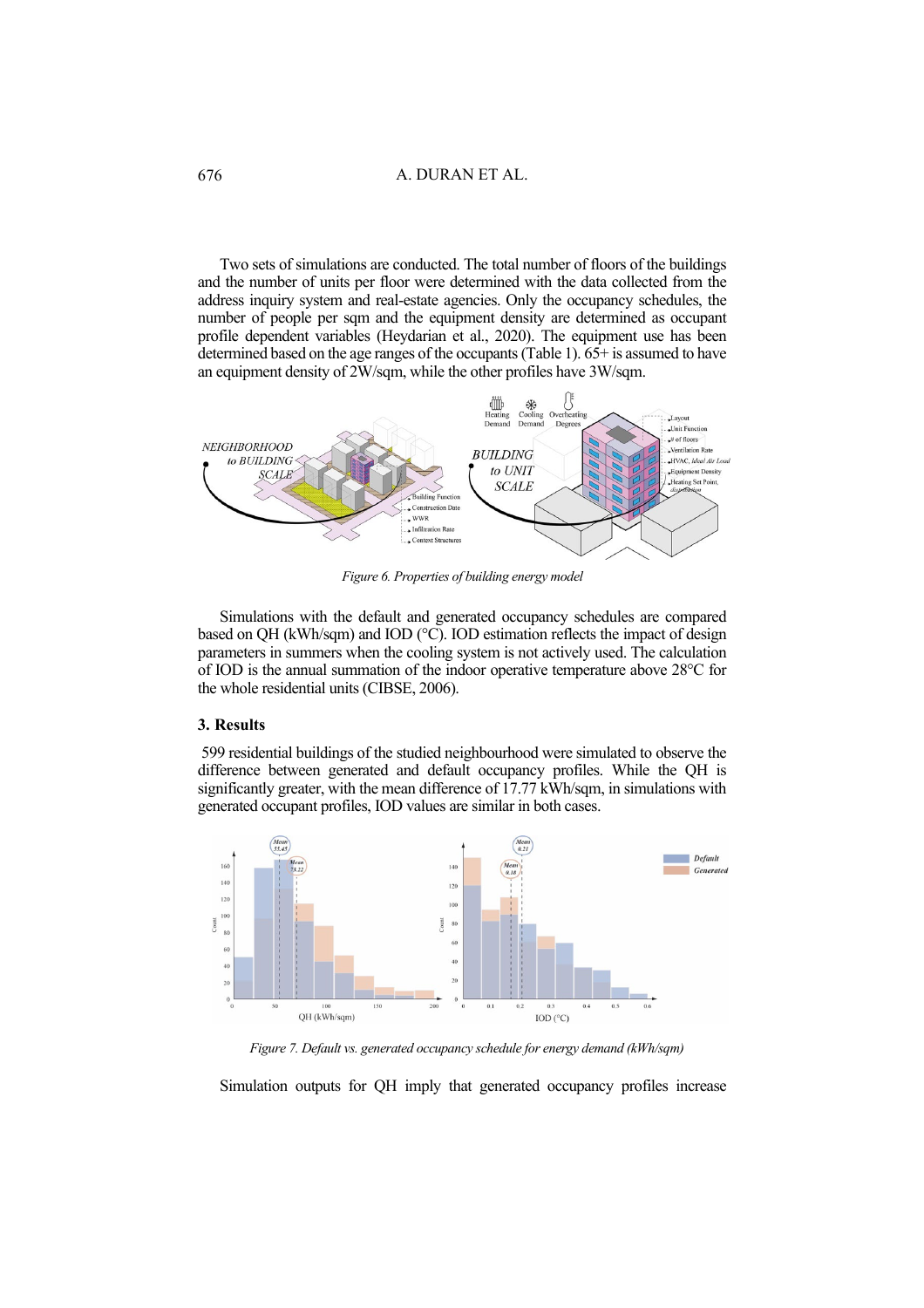instances located towards the upper ends of the data set, shifting the distribution mean to the right [\(Figure 7\)](#page-7-1). More instances close to the median value are observed with the standardised schedules. On the other hand, IOD for generated occupancy schedules does not differ considerably from the default schedules.

#### **4. Discussion and Conclusion**

We have proposed a methodology to infer occupant profiles by compiling census and real-estate data when a direct source of occupancy information is not available. In addition to widely used census data for occupancy profile generation, we analysed realestate advertisements to obtain data for building layouts and the possible combination of their inhabitants. Performance simulations with the proposed occupancy profile generation approach have increased the number of observations above the mean value of the QH. In contrast, the use of default occupancy profiles resulted in the accumulation of data points around the mean value of the complete dataset. QH with the generated occupancy profiles was around 32% greater than the simulation with default profiles. Unsurprisingly, default occupancy produced standardized results, while the proposed approach increased the observation of less common data points. On the other hand, the observed difference in IOD was much smaller. This result could stem from the use of mechanical ventilation during the summer period.

Results of this study rely on several assumptions and generalizations that were made and explained in the methodology chapter of this paper. The findings of this exploratory study alignswith the previous research reporting that the default occupancy underestimates the heating energy demand (Tahmasebi & Mahdavi, 2017; Tian et al., 2018). To increase the reliability of the results, multiple simulations with different yet random household profile allocation will be tested in the following study. Future studies should also consider validating the results of the proposed methodology with data directly relating to occupancy.

#### **Acknowledgements**

The study was conducted within the scope of a project titled "Tool development for urban building energy modelling (UBEM) against climate change supported by machine learning and building simulations." (No. 120M997). The project is granted by the Scientific and Technological Research Council of Turkey (TUBITAK).

#### **References**

ASHRAE. (2013). *ASHRAE Standard 90.1-2013 -- Energy Standard For Buildings Except Low-rise Residential Buildings*.

Biljecki, F., Ledoux, H., Stoter, J., & Zhao, J. (2014). Formalisation of the level of detail in 3D city modelling. *Computers, Environment and Urban Systems,* 48, 1–15.

https://doi.org/10.1016/j.compenvurbsys.2014.05.004

CIBSE. (2006). *Guide A, Environmental Design*.

Crawley, D. B., Lawrie, L. K., Pedersen, C. O., & Winkelmann, F. C. (2000). EnergyPlus: Energy Simulation Program. *ASHRAE Journal, 42.*

European Commission. (2020). *Energy efficiency in buildings.*

677